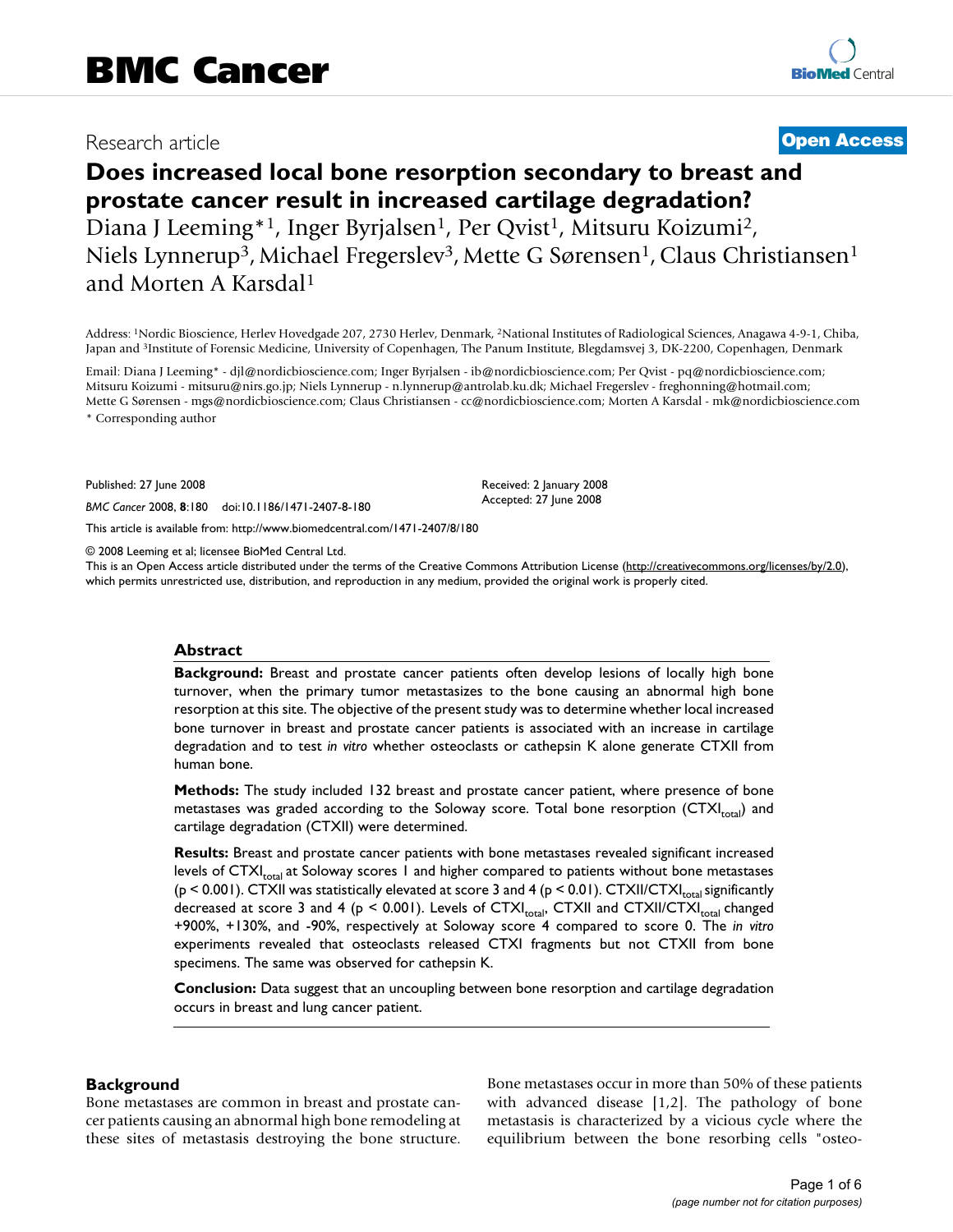clasts" and the bone forming cells "osteoblasts" is unbalanced causing highly elevated activity and number of cells [2].

Bone and cartilage degradation can be measured in serum and urine samples by biochemical markers such as bone resorption by CTXI [3] and cartilage degradation by CTXII [4]. These markers have been used extensively for the evaluation of these parameters in basic, pre-clinical and clinical studies [5].

Anti-resorptive drugs have been shown to cause a decrease in both cartilage degradation and bone resorption both in postmenopausal women and Paget's disease patients [6- 8] indicating a coupling between the two processes. Type II collagen has been identified in both the metaphysis and diaphysis of rats [9], which was thought to be exclusively expressed in cartilage, suggesting that part of the cartilage degradation level could originate from the type II collagen content in bone.

The aim of this study was to resolve whether the coupling that has been observed between cartilage degradation and bone resorption, is coupled in bone metastatic cancer characterized by local high bone turnover. We have previously assessed eight different biochemical markers in a group of breast, lung and prostate cancer patients [10]. In the present study we compared the levels of cartilage degradation as measured by CTXII to the levels of total bone resorption (total CTXI) in a subset of this cohort. Additionally, we wanted to investigate whether CTXII could be released from human bone specimens by osteoclasts *in vitro*, bearing in mind that CTXII is present in the rat bone. As the CTXII epitope might be destroyed by other enzymatic activities exhibited by the osteoclast we additionally investigated the degradation of human bone by cathepsin K alone.

## **Methods**

## *Patients and study design*

The cohort including a set of lung cancer patients has been described elsewhere [10]. A total of 132 breast and prostate cancer patients were referred to the Cancer Institute Hospital, Tokyo between October 2002 and April 2004. All patients underwent bone scanning using Technetium-99 m scintigraphy together with computer tomography and/or magnetic resonance imaging to verify and quantify the presence of bone metastases (BM). The skeletal load was graded, according to [11]. Soloway 0 refers to patients without BM, Soloway 1 to patients with less than 6 BM, Soloway 2 to patients with less than 20 BM, Soloway 3 to patients with more than 20 but less than a "super scan", Soloway 4 to patients with a "super scan" that is defined by a more than 75% involvement of the ribs, vertebrae, and pelvic bones.

Second void morning urine was collected from each patient and stored at -40°C until assaying. All patients with skeletal complications were newly diagnosed and none had received therapies known to influence bone turnover in the past 2 years prior to entry to the study. All participants signed an approved written consent; the study was done in accordance to the Helsinki Declaration II and Standards of Good Clinical Practice. The Local Ethical Committee had approved the study protocol.

## *Quantification of biochemical markers in the clinical study*

Urine was used for estimation of bone resorption by measuring the level of total CTXI (CTXI $_{\text{total}}$ ). The level of cartilage degradation was assessed by measurement of CTXII levels. The concentration of alpha CTX and beta CTX fragments was measured by the urinary ALPHA CrossLaps [12] and serum CrossLaps (urine samples were diluted 1:25), respectively. Total CTXI was calculated as the sum of alpha and beta CTXI. All assays were from Nordic Bioscience, Herlev, Denmark and run according to manufacturer's instructions. The ratio between CTXII and total CTXI was calculated as  $CTXII/CTXI_{total}$ .

## *Human bone samples*

Human cortical bones were collected during autopsy at the Forensic Science Institute, Copenhagen, Denmark and stored in 70% EtOH at 4°C. 2 cm long bone sticks from one individual, were drilled from the central part of femoral midshafts specimens. A stick was cut into 0.2 mm thick slices with a diameter that fits into 96-well culture plates. The Danish Ethical Committee had approved the study (study no. KF01295491).

#### *Human osteoclast precursors and differentiation on human cortical bone*

The isolation of CD14+ monocytes was performed as previously described [13]. Briefly, human monocytes were isolated from peripheral blood by centrifugation on a Ficoll-Paque gradient (Amersham Pharmacia), and magnetically sorted using a CD14+ magnetic bead isolation kit (Dynabeads M-450, Dynal Biotech). The cells were then seeded in 75 cm<sup>2</sup> flasks, and cultured in αMEM containing 10% fetal calf serum, 100 U/mL penicillin, 100μg/ mL streptomycin, and 25 ng/ml of macrophage-colony stimulating factor (M-CSF) (R&D Systems) for 3 days, then they were lifted, re-seeded and cultured on human cortical bone slices in the presence of 25 ng/ml M-CSF and 25 ng/ml receptor activator of NF-κB ligand (RANKL) (R&D Systems) for 28 days. Conditioned medium was collected every second or third day.

## *Cathepsin K degradation of human cortical bone*

Human cortical bone slices were decalcified for 4 days at 4°C by ethylenediamine tetraacetic acid (EDTA) (0.5 mol/L EDTA, 0.05 mol/L Tris, 1% NaN<sub>3</sub>, pH 7.5) and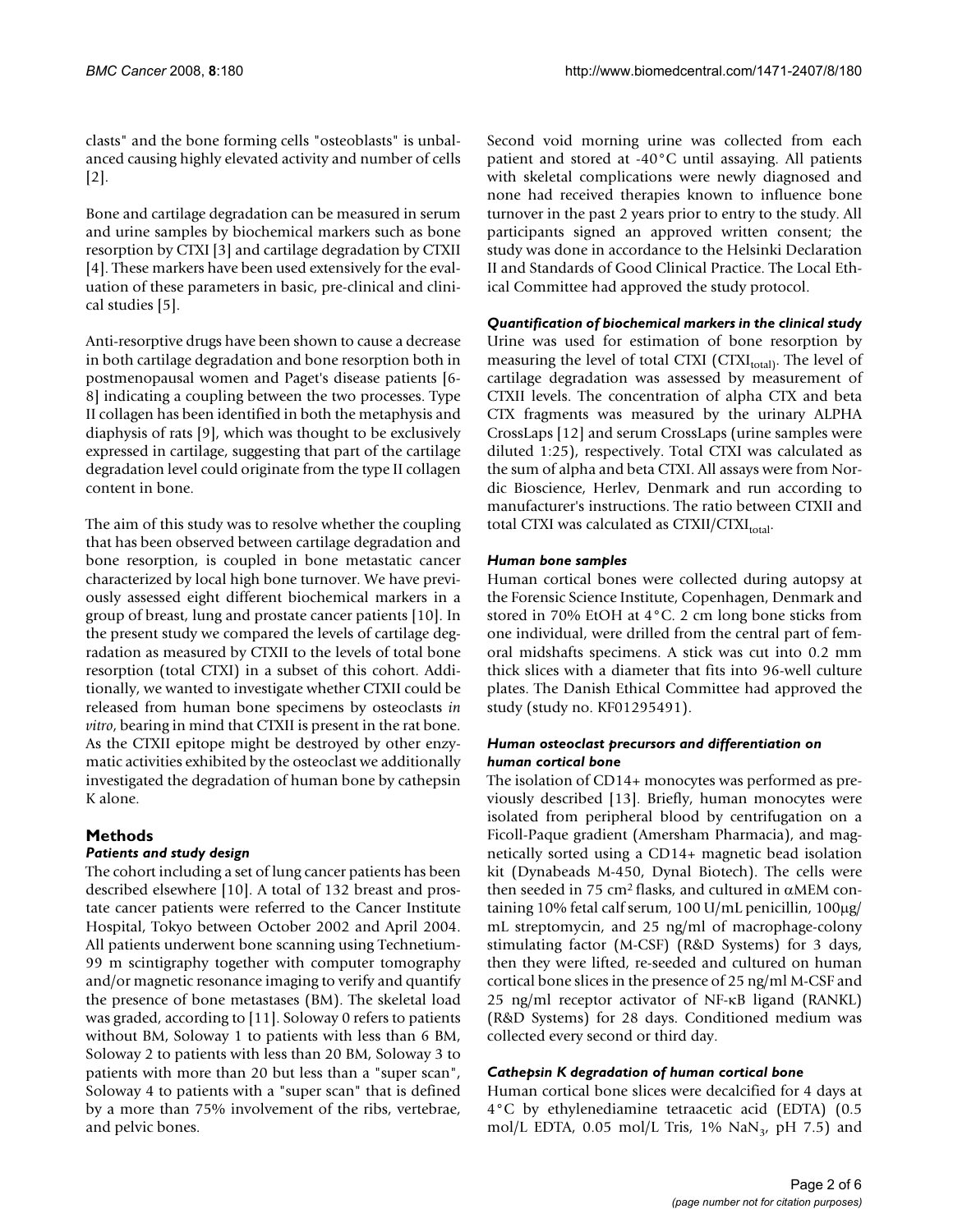washed in MilliQ-water. Bone slices of 4.4 mg were snapfrozen in liquid nitrogen and pulverized using a Bessman tissue pulverizer (Spectrum, The Netherlands). 750 μg bone powder was transferred to eppendorfh tubes and mixed with 650 μL cathepsin K buffer (50 mM Na-Acetat, 20 mM L-Cystine, pH 5.5), homogenized 1/2–1 min. using a Polytron homogenizer at speed level 5. Recombinant human cathepsin K (Calbiochem, cat. no. 342001) was activated as recommended by manufacturer and 17 μL 100 μg/mL activated cathepsin K or control was added to 100 μL bone powder mixture. Samples were incubated overnight at 37°C and centrifuged at 1700 × *g* for 10 minutes; supernatants were harvested and centrifuged again at  $10,000 \times g$ .

## *Quantification of biochemical markers in the in vitro studies*

Levels of CTXI and CTXII fragments were assessed in the conditioned medium using CrossLaps for culture (beta CTX) and urinary Pre-Clinical CartiLaps (CTXII), respectively. Both were from Nordic Bioscience, Herlev, Denmark and run according to manufacturer's instructions.

## *Statistical Analysis*

The values of each of the biochemical markers were logarithmically transformed to obtain normality. Comparison of the levels at each Soloway score relative to Soloway score 0 was performed by analysis of variance (ANOVA) using the General Linear Models Procedure of the Statistical Analysis System (SAS, Cary, NC). Differences and associations were considered statistically significant if p < 0.05.

## **Results**

#### *Relation to the extent of metastatic bone disease*

Demographic data has been published elsewhere [10]. There were no statistically significant differences in age, BMI and sex distribution between the patients with or without BM.

The levels of CTXII, CTXI<sub>total</sub> and CTXII/CTXI<sub>total</sub> were stratified according to the extent of metastatic disease (Soloway score) and data are shown in table 1.  $CTXI_{total}$ was highly elevated at all Soloway scores (p < 0.001) compared to score 0. CTXII was statistically significantly elevated at Soloway score 3 and 4 ( $p < 0.01$ ). In contrast, the ratio CTXII/CTXI<sub>total</sub> decreased significantly at Soloway scores 3 and 4 (p < 0.001) compared to score 0. Levels of  $CTXI<sub>beta</sub>$  representing the general bone resorption exhibited the same pattern as  $\text{CTXI}_{\text{total}}$  with significant elevation at all Soloway scores (score 1:  $p < 0.05$ ; score 3, 4:  $p <$ 0.001) and the ratio  $CTXII/CTXI_{\text{beta}}$  significantly decreased at score 4 ( $p < 0.001$ ) (data not shown).

The level of each marker was calculated relative to the marker level at Soloway score zero. Figure 1 shows the association between Soloway score and markers. It was seen that CTXI<sub>total</sub> clearly increased with extent of metastatic disease; the percentage increase at score 1 was 70% and highest at score 4 presenting a 900% increase. CTXII was elevated at Soloway score 3 with 100% and at score 4 with a 130% increase. The levels of the ratio CTXII/CTXI-<sub>total</sub> decreased 50% at score 3 and 80% at score 4. Beta CTXI decreased 60% at score 1 and 620% at score 4 (data not shown)

#### *Osteoclasts release CTXI but not CTXII from human bone*

Human osteoclast precursors were seeded on human bone slices and cultured for 28 days in the presence of RANKL and M-CSF for differentiation and resorption. CTXI and CTXII were assessed in the conditioned medium collected at all time points.

During day 1–8 osteoclast precursors had to differentiate into mature osteoclasts thus the level of CTXI and CTXII was zero. After day 8 it was seen that mature osteoclasts on human bone were able to resorb and release CTXI fragments but not CTXII fragments, as previously described on bovine bones [14]. Data on figure 2 shows the level of CTXI and CTXII in the conditioned medium collected at day 28, representing the pattern seen throughout day 9– 28.

**Table 1: Mean marker levels in cancer patients stratified by Soloway Score**

|                                     | Soloway score       |                       |                        |                        |                         |
|-------------------------------------|---------------------|-----------------------|------------------------|------------------------|-------------------------|
|                                     | 0                   |                       |                        |                        |                         |
| n                                   | 70                  | 26                    | 13                     | 15                     | 8                       |
| $CTXItotal \mu g/mmol$ (1 SD range) | .65 (0.88–1.88)     | $2.79***$ (1.54-3.41) | $3.84$ *** (1.84–3.54) | $6.64$ *** (3.21–6.22) | $16.49***$ (7.67-14.35) |
| $CTXII \mu g/mmol (I SD range)$     | $0.18(0.09 - 0.18)$ | $0.23(0.11-0.19)$     | $0.25(0.14-0.31)$      | $0.36** (0.22 - 0.57)$ | $0.41** (0.28 - 0.85)$  |
| $CTXII/CTX_{total}$ (1 SD range)    | $0.11(0.05-0.11)$   | $0.08ns$ (0.04-0.08)  | $0.07ns (0.04-0.11)$   | $0.05$ *** (0.04–0.11) | $0.03$ *** (0.02–0.04)  |
| Cancer type (n)                     | 44 BC, 26 PC        | 20 BC, 6 PC           | $12$ BC, $1$ PC        | 12 BC, 3 PC            | 5 BC, 3 PC              |

SD = Standard Deviation, BC = Breast Cancer, PC = Prostate Cancer. \* indicates significant difference between the Soloway score compared to score 0.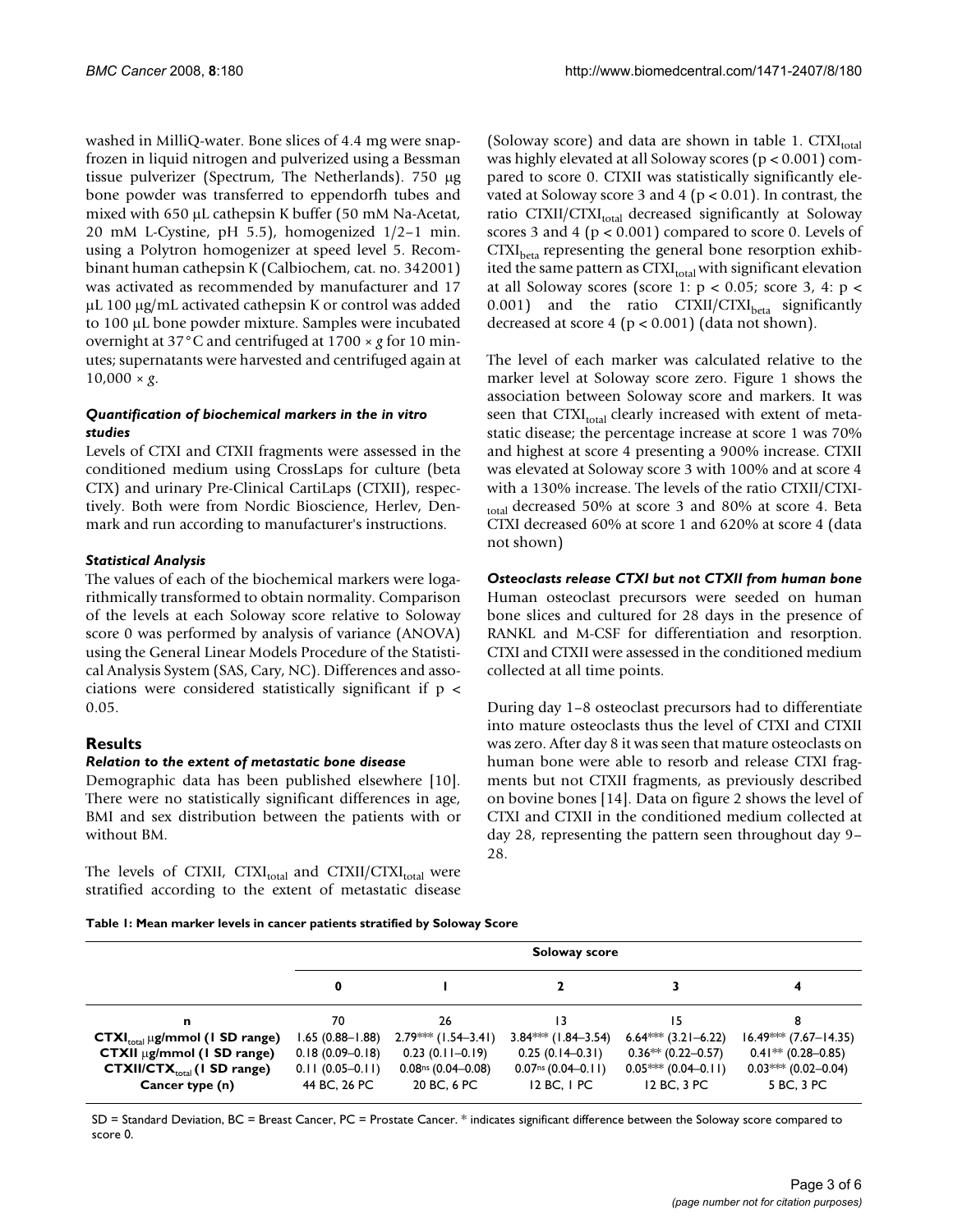

#### Figure I

Relative increases in bone and cartilage degradation markers and ratio between these as a function of the extent of skeletal involvement assessed in 132 breast and prostate cancer patients. Relative increases are expressed as percentage of levels in patients with Soloway score 0. Asterisks indicate significant difference compared to the level at score 0.

#### *Cathepsin K release of CTXI and CTXII from human bone*

From figure 3 it is seen that the release of CTXI was only observed from the positive control; human bone treated with cathepsin K. Release of CTXII fragments by cathepsin K was not observed from bone.

#### **Discussion**

We performed a comparison of bone resorption (CTXI) and cartilage degradation (CTXII) in a cohort of breast and prostate cancer patients stratified by the number of bone metastases to investigate whether the coupling between bone and cartilage degradation observed in postmenopausal women and Paget's patients is uncoupled in these cancer patients. The main findings were as follows: 1) CTXI $_{total}$  was significantly increased at all Soloway scores as was expected for a collagenous bone degradation



Figure 2

Release of CTXI and CTXII by osteoclastic resorption of human cortical bone at day 28.



**Figure 3** Release of CTXI and CTXII from cathepsin K treated human cortical bone.

marker, 2) CTXII was not significantly elevated until at Soloway score 3, where progression of the disease had reached to more than 20 bone metastases, 3) The ratio  $CTXII/CTXI_{total}$  decreased with extent of metastatic disease, showing that the molar ratio of CTXI and CTXII fragments did not follow the same pattern of release through disease progression, 4) Mature osteoclasts resorbing on human cortical bone in an *in vitro* model was not able to CTXII fragments, 5) and cathepsin K degradation of human bone *in vitro* did not result in generation of CTXII fragments.

#### *Uncoupling of bone and cartilage degradation*

Our data show that there is an uncoupling between degradation of bone and cartilage in metastatic breast and prostate cancer. Bone resorption increased in the group of patients that were in the initial phase of developing bone metastases having one to six bone metastases. Cartilage degradation was not elevated parallel to high bone resorption levels until at a late stage in the pathology of the cancer invasion involving multiple skeletal lesions. This disassociation of localized bone resorption and cartilage degradation in early stages of cancer patients with bone metastases suggests bone turnover alone is not the cause of the association of bone resorption and cartilage turnover.

Bone and cartilage turnover is coupled during some systemic pathologies such as postmenopausal osteoporosis and osteoarthritis. In response to estrogen supplementation or some anti-resorptives a reduction in both bone and cartilage degradation is observed, providing both a bone and cartilage sparring effect. We hypothesized that secondary to the increased bone resorption in case of patients having bone metastasis, an increased cartilage degradation would be observed additional to an even longer list of secondary complications and thereby reduc-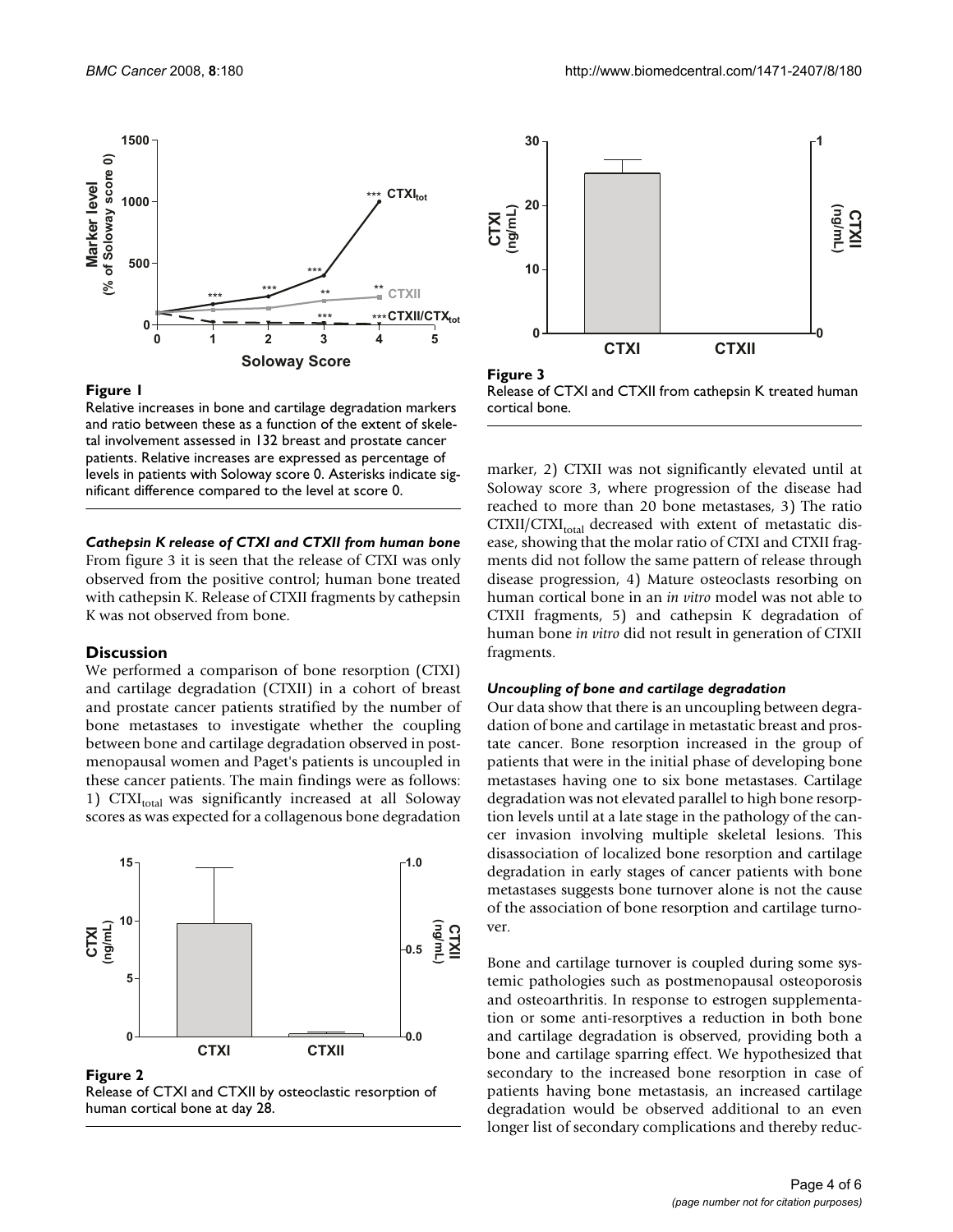ing the quality of life. This was not the case and no treatment is needed for cartilage degradation. Thus, whereas systemic increased bone resorption resulted in secondary cartilage erosions, local increased bone turnover did not result in cartilage degradation.

Detection of bone metastases has been demonstrated for a number of biomarkers in prostate and breast cancer cohorts [15,10,16-21] in which it generally seems that collagenous markers are some of the best discriminators. However, no one has investigated cartilage degradation markers. Thus this is the first study to demonstrate that cartilage degradation does not correlate to number of bone metastases in prostate and breast cancer patients until patients reach a disease stage where they have more than 20 bone metastases. At this point, the progression of the disease is at a phase that might be aggressive enough to affect the joints of these patients or alternatively caused by a secondary affect from cancer treatment regimens or high expression of various cytokines by the cancer cells. However, these observations need further experimental data to be carefully investigated.

#### *Cathepsin K degradation of human bone*

Cathepsin K is the most abundant collagenolytic protease of the osteoclast [22]. We investigated whether cathepsin K alone or the protolytic capacity of osteoclasts including cathepsin K, were capable of generating CTXII fragments in simple *in vitro* systems.

The *in vitro* data demonstrated that neither resorbing osteoclasts nor cathepsin K alone were able to generate CTXII fragments from human bone. In rats, collagen type II in present in some part of cortical bone, although the molar ratios of collagen type I to II remains to be investigated [9]. We used human cortical bone and clearly demonstrated with sensitive ELISA assays that CTXII cannot be released by cathepsin K alone or osteoclasts from bone. These findings either suggest that collagen type II is not present in human bone, or that cathepsin K cannot generate the CTX-II epitope. In addition, the vast proteolytic machinery of the osteoclast may destroy the CTX-II epitope if generated.

## **Conclusion**

Our data suggest that an uncoupling between bone and cartilage degradation occurs in these cancer patients with bone metastases. Thus the coupling observed in other disease groups can be disassociated and that cartilage degradation is not of concern for these patients. We clearly demonstrate that osteoclasts or cathepsin K alone are not able to generate CTXII fragments from human bone *in vitro*, suggesting that clinical CTX-II originate from cartilage.

## **Competing interests**

DJ. Leeming, I. Byrjalsen, P. Qvist, MG. Sørensen, C. Christiansen and MA. Karsdal are full-time employees of Nordic Bioscience involved in the development of biomarkers. C. Christiansen is as well a stock holder in Nordic Bioscience. The authors M. Koizumi, N. Lynnerup and M. Fregerslev declare that they have no competing interests

## **Authors' contributions**

DJL carried out the biochemical marker assessment, statistical calculations in collaboration with IB, and prepared the manuscript. IB carried out the statistical analysis in collaboration with DJL. MAK, PQ and CC carried out design of experiments ands assisted in all phases of the preparation of the manuscript. MK carried out the design of the study and collected samples at the Cancer Institute Hospital, Tokyo, Japan. NL and MF collected human bone samples from autopsies at the Forensic Science Institute, Copenhagen, Denmark. MGS carried out the osteoclast experiments. All authors read and approved the final manuscript.

## **Acknowledgements**

We thank our technician M. Ladefoged for her contribution to the osteoclast work

#### **References**

- 1. Yin JJ, Pollock CB, Kelly K: **[Mechanisms of cancer metastasis to](http://www.ncbi.nlm.nih.gov/entrez/query.fcgi?cmd=Retrieve&db=PubMed&dopt=Abstract&list_uids=15686629) [the bone.](http://www.ncbi.nlm.nih.gov/entrez/query.fcgi?cmd=Retrieve&db=PubMed&dopt=Abstract&list_uids=15686629)** *Cell Res* 2005, **15:**57-62.
- 2. Roodman GD: **[Mechanisms of bone metastasis.](http://www.ncbi.nlm.nih.gov/entrez/query.fcgi?cmd=Retrieve&db=PubMed&dopt=Abstract&list_uids=15084698)** *N Engl J Med* 2004, **350:**1655-1664.
- 3. Bonde M, Qvist P, Fledelius C, Riis BJ, Christiansen C: **[Immu](http://www.ncbi.nlm.nih.gov/entrez/query.fcgi?cmd=Retrieve&db=PubMed&dopt=Abstract&list_uids=7955372)[noassay for quantifying type I collagen degradation products](http://www.ncbi.nlm.nih.gov/entrez/query.fcgi?cmd=Retrieve&db=PubMed&dopt=Abstract&list_uids=7955372) [in urine evaluated.](http://www.ncbi.nlm.nih.gov/entrez/query.fcgi?cmd=Retrieve&db=PubMed&dopt=Abstract&list_uids=7955372)** *Clin Chem* 1994, **40:**2022-2025.
- 4. Christgau S, Garnero P, Fledelius C, Moniz C, Ensig M, Gineyts E, Rosenquist C, Qvist P: **[Collagen type II C-telopeptide frag](http://www.ncbi.nlm.nih.gov/entrez/query.fcgi?cmd=Retrieve&db=PubMed&dopt=Abstract&list_uids=11557363)**[ments as an index of cartilage degradation.](http://www.ncbi.nlm.nih.gov/entrez/query.fcgi?cmd=Retrieve&db=PubMed&dopt=Abstract&list_uids=11557363) **29:**209-215.
- 5. Schaller S, Henriksen K, Hoegh-Andersen P, Sondergaard BC, Sumer EU, Tanko LB, Qvist P, Karsdal MA: **[In vitro, ex vivo, and in vivo](http://www.ncbi.nlm.nih.gov/entrez/query.fcgi?cmd=Retrieve&db=PubMed&dopt=Abstract&list_uids=16305312) methodological approaches for studying therapeutic targets [of osteoporosis and degenerative joint diseases: how](http://www.ncbi.nlm.nih.gov/entrez/query.fcgi?cmd=Retrieve&db=PubMed&dopt=Abstract&list_uids=16305312) [biomarkers can assist?](http://www.ncbi.nlm.nih.gov/entrez/query.fcgi?cmd=Retrieve&db=PubMed&dopt=Abstract&list_uids=16305312)** *Assay Drug Dev Technol* 2005, **3:**553-580.
- 6. Garnero P, Christgau S, Delmas PD: **[The bisphosphonate zoledr](http://www.ncbi.nlm.nih.gov/entrez/query.fcgi?cmd=Retrieve&db=PubMed&dopt=Abstract&list_uids=11344044)[onate decreases type II collagen breakdown in patients with](http://www.ncbi.nlm.nih.gov/entrez/query.fcgi?cmd=Retrieve&db=PubMed&dopt=Abstract&list_uids=11344044) [Paget's disease of bone.](http://www.ncbi.nlm.nih.gov/entrez/query.fcgi?cmd=Retrieve&db=PubMed&dopt=Abstract&list_uids=11344044)** *Bone* 2001, **28:**461-464.
- 7. Christgau S, Tanko LB, Cloos PA, Mouritzen U, Christiansen C, Delaisse JM, Hoegh-Andersen P: **[Suppression of elevated carti](http://www.ncbi.nlm.nih.gov/entrez/query.fcgi?cmd=Retrieve&db=PubMed&dopt=Abstract&list_uids=15356403)lage turnover in postmenopausal women and in ovariect[omized rats by estrogen and a selective estrogen-receptor](http://www.ncbi.nlm.nih.gov/entrez/query.fcgi?cmd=Retrieve&db=PubMed&dopt=Abstract&list_uids=15356403) [modulator \(SERM\).](http://www.ncbi.nlm.nih.gov/entrez/query.fcgi?cmd=Retrieve&db=PubMed&dopt=Abstract&list_uids=15356403)** *Menopause* 2004, **11:**508-518.
- 8. Mouritzen U, Christgau S, Lehmann HJ, Tanko LB, Christiansen C: **Cartilage turnover assessed with a newly developed assay [measuring collagen type II degradation products: influence](http://www.ncbi.nlm.nih.gov/entrez/query.fcgi?cmd=Retrieve&db=PubMed&dopt=Abstract&list_uids=12634232) of age, sex, menopause, hormone replacement therapy, and [body mass index.](http://www.ncbi.nlm.nih.gov/entrez/query.fcgi?cmd=Retrieve&db=PubMed&dopt=Abstract&list_uids=12634232)** *Ann Rheum Dis* 2003, **62:**332-336.
- 9. Schreiweis MA, Butler JP, Kulkarni NH, Knierman MD, Higgs RE, Halladay DL, Onyia JE, Hale JE: **[A proteomic analysis of adult rat](http://www.ncbi.nlm.nih.gov/entrez/query.fcgi?cmd=Retrieve&db=PubMed&dopt=Abstract&list_uids=17205546) [bone reveals the presence of cartilage/chondrocyte markers.](http://www.ncbi.nlm.nih.gov/entrez/query.fcgi?cmd=Retrieve&db=PubMed&dopt=Abstract&list_uids=17205546)** *J Cell Biochem* 2007, **101:**466-476.
- 10. Leeming DJ, Koizumi M, Byrjalsen I, Li B, Qvist P, Tanko LB: **[The rel](http://www.ncbi.nlm.nih.gov/entrez/query.fcgi?cmd=Retrieve&db=PubMed&dopt=Abstract&list_uids=16434583)ative use of eight collagenous and noncollagenous markers [for diagnosis of skeletal metastases in breast, prostate, or](http://www.ncbi.nlm.nih.gov/entrez/query.fcgi?cmd=Retrieve&db=PubMed&dopt=Abstract&list_uids=16434583) [lung cancer patients.](http://www.ncbi.nlm.nih.gov/entrez/query.fcgi?cmd=Retrieve&db=PubMed&dopt=Abstract&list_uids=16434583)** *Cancer Epidemiol Biomarkers Prev* 2006, **15:**32-38.